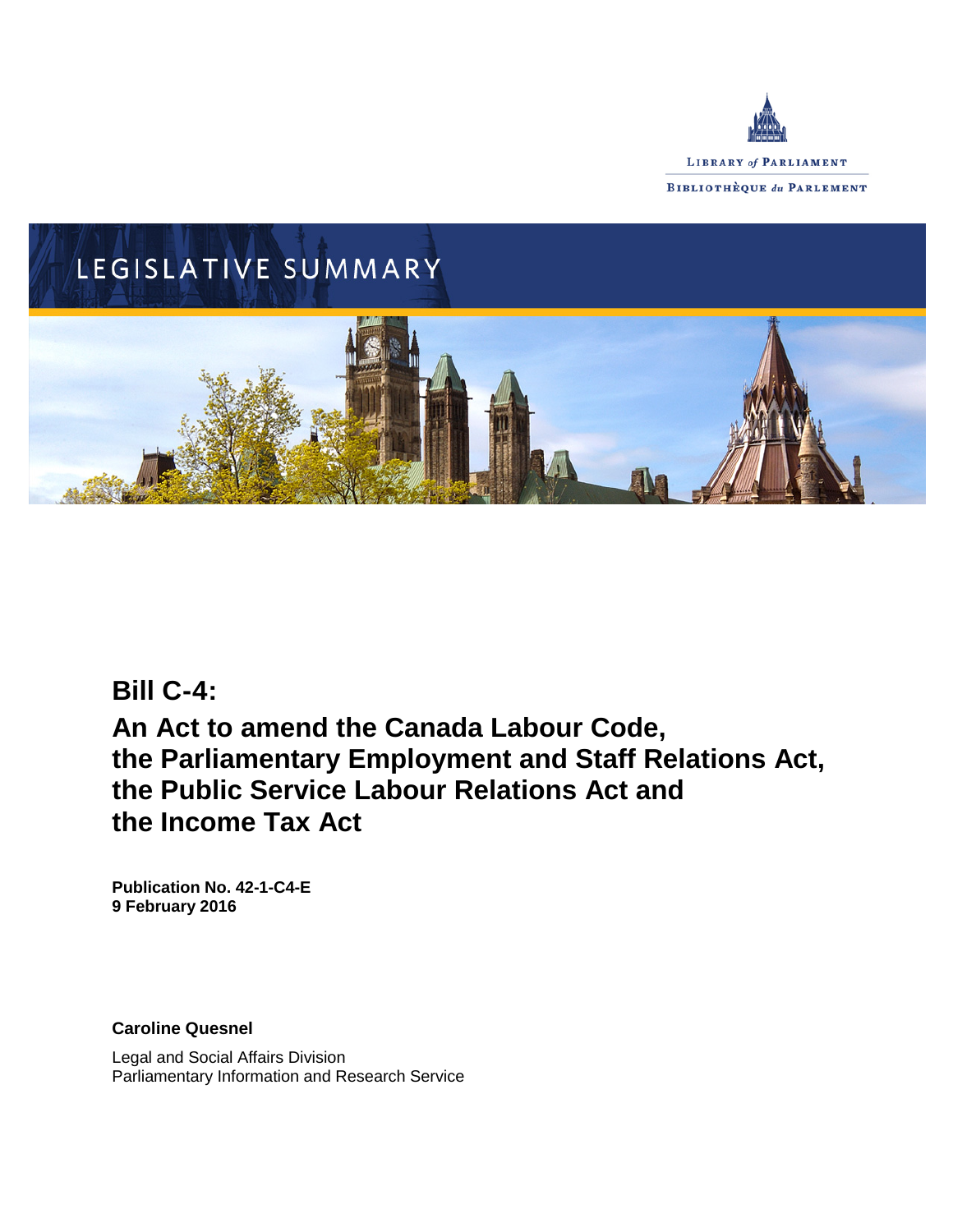Library of Parliament *Legislative Summaries* summarize government bills currently before Parliament and provide background about them in an objective and impartial manner. They are prepared by the Parliamentary Information and Research Service, which carries out research for and provides information and analysis to parliamentarians and Senate and House of Commons committees and parliamentary associations. Legislative Summaries are revised as needed to reflect amendments made to bills as they move through the legislative process.

Notice: For clarity of exposition, the legislative proposals set out in the bill described in this Legislative Summary are stated as if they had already been adopted or were in force. It is important to note, however, that bills may be amended during their consideration by the House of Commons and Senate, and have no force or effect unless and until they are passed by both houses of Parliament, receive Royal Assent, and come into force.

Any substantive changes in this Legislative Summary that have been made since the preceding issue are indicated in **bold print**.

© Library of Parliament, Ottawa, Canada, 2016

*Legislative Summary of Bill C-4* (Legislative Summary)

Publication No. 42-1-C4-E

Ce document est également publié en français.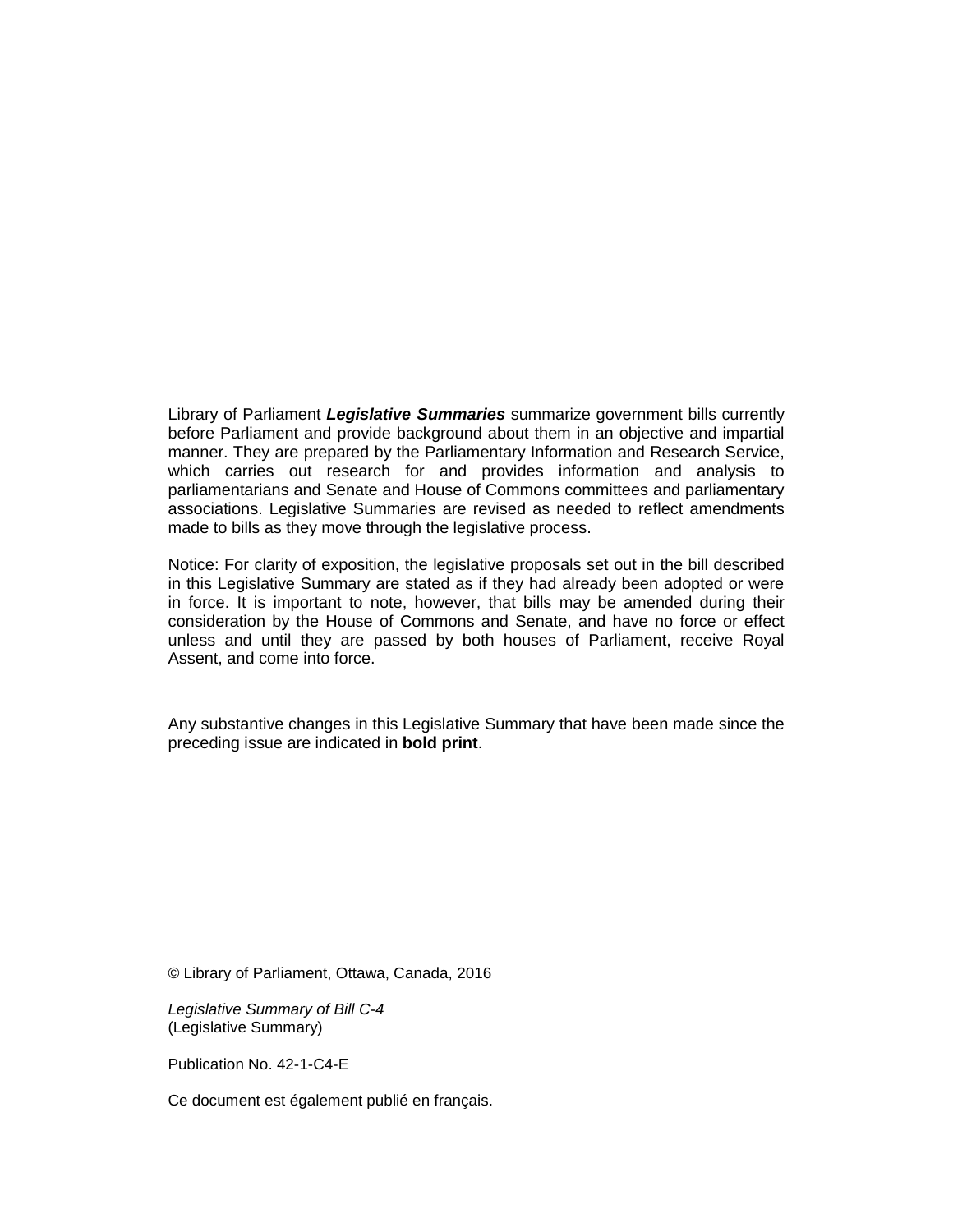# **CONTENTS**

| 1 |     |                                                                      |  |
|---|-----|----------------------------------------------------------------------|--|
|   | 1.1 | Previous Changes to the Certification and Decertification            |  |
|   | 1.2 | Previous Changes to the <i>Income Tax Act</i> Requiring Labour       |  |
| 2 |     |                                                                      |  |
|   | 2.1 |                                                                      |  |
|   | 2.2 | Parliamentary Employment and Staff Relations Act (Clauses 5 to 7)  4 |  |
|   | 2.3 |                                                                      |  |
|   | 2.4 |                                                                      |  |
|   | 2.5 |                                                                      |  |
|   | 2.6 |                                                                      |  |
| 3 |     |                                                                      |  |
|   | 3.1 |                                                                      |  |
|   | 3.2 |                                                                      |  |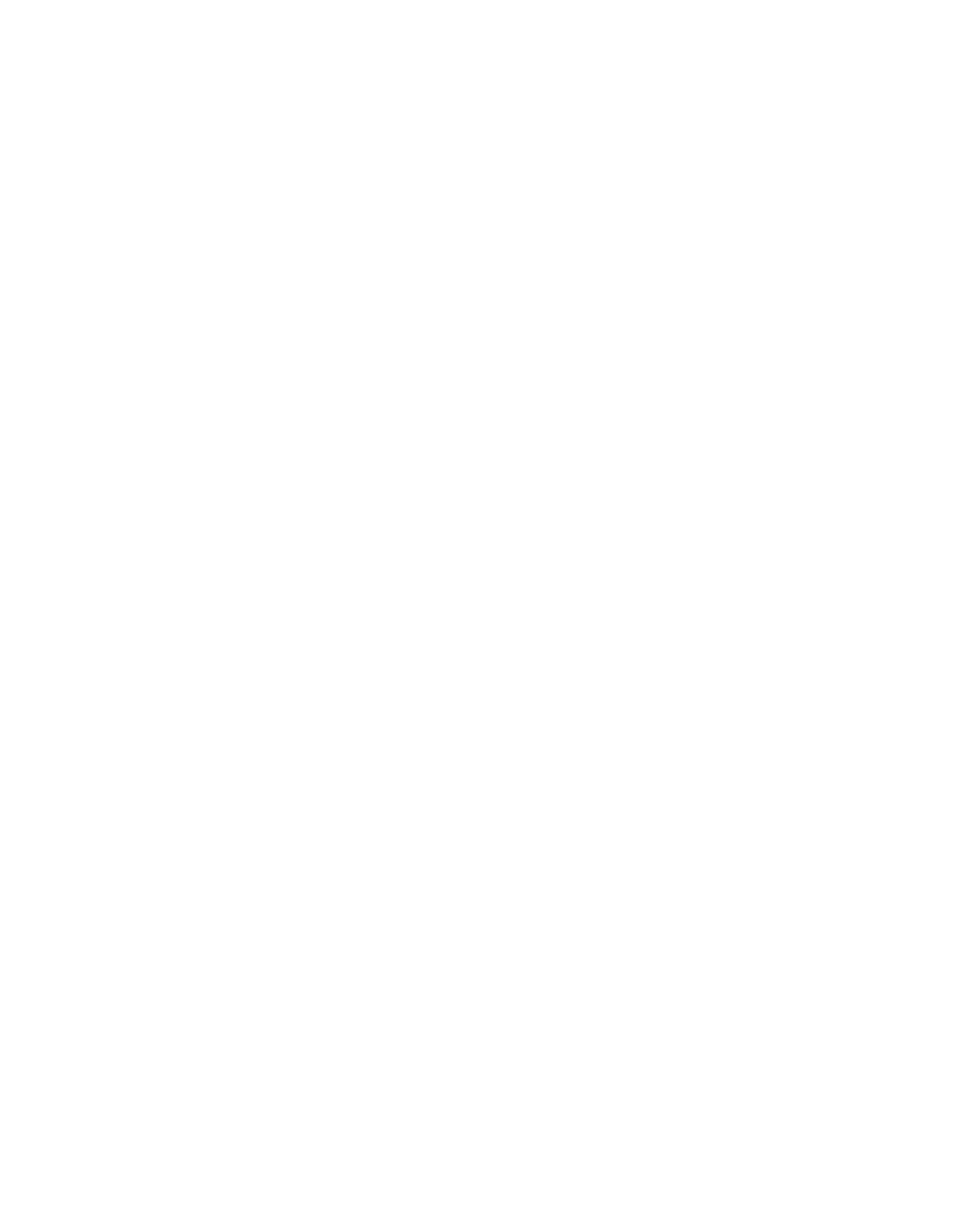# LEGISLATIVE SUMMARY OF BILL C-4: AN ACT TO AMEND THE CANADA LABOUR CODE, THE PARLIAMENTARY EMPLOYMENT AND STAFF RELATIONS ACT, THE PUBLIC SERVICE LABOUR RELATIONS ACT AND THE INCOME TAX ACT

# 1 BACKGROUND

Bill C-4, An Act to amend the Canada Labour Code, the Parliamentary Employment and Staff Relations Act, the Public Service Labour Relations Act and the Income Tax Act, was introduced in the House of Commons on 28 January 2016 by the Honourable MaryAnn Mihychuk, Minister of Employment, Workforce Development and Labour<sup>[1](#page-11-0)</sup>

Bill C-4 amends the *Canada Labour Code*, [2](#page-11-1) the *Parliamentary Employment and Staff Relations Act* [3](#page-11-2) and the *Public Service Labour Relations Act* [4](#page-11-3) to restore bargaining agent certification and decertification procedures to the former card check model, which requires evidence of majority support from employees, instead of the mandatory secret ballot vote implemented by Bill C-525 upon its coming into force on 16 June 2015. Bill C-4 also repeals the reporting requirements for labour organizations and trusts introduced in the *Income Tax Act*<sup>[5](#page-11-4)</sup> by Bill C-377. Bills C-525 and C-377 were enacted in the  $2^{nd}$  Session of the 41 $st$  Parliament, and are discussed below.

1.1 PREVIOUS CHANGES TO THE CERTIFICATION AND DECERTIFICATION OF A BARGAINING UNIT: BILL C-525

Bill C-525, An Act to amend the Canada Labour Code, the Parliamentary Employment and Staff Relations Act and the Public Service Labour Relations Act (certification and revocation – bargaining agent) (short title: Employees' Voting Rights Act)<sup>[6](#page-11-5)</sup> was a private member's bill sponsored by Blaine Calkins, Member of Parliament for Wetaskiwin. Bill C-525 received first reading in the House of Commons on 16 October 2013 and was referred to the Standing Committee on Human Resources, Skills and Social Development and the Status of Persons with Disabilities on 29 January 2014. The Committee studied the bill over the course of two meetings and reported the bill with amendments on 24 February 2014.<sup>[7](#page-11-6)</sup> Bill C-525 received Royal Assent on 16 December 2014 and came into force six months after that date, on 16 June 2015.

Bill C-525 amended the sections of the *Canada Labour Code*, the *Parliamentary Employment and Staff Relations Act*, and the *Public Service Labour Relations Act*  that relate to bargaining agent certification and decertification procedures. These Acts apply to individuals employed in federal undertakings or businesses, $8$  to parliamentary personnel<sup>[9](#page-11-8)</sup> and to persons employed in the federal public service.<sup>[10](#page-11-9)</sup>

Bill C-525 requires that the certification and decertification of a union as a bargaining agent under these Acts be achieved by a mandatory secret ballot vote–based majority.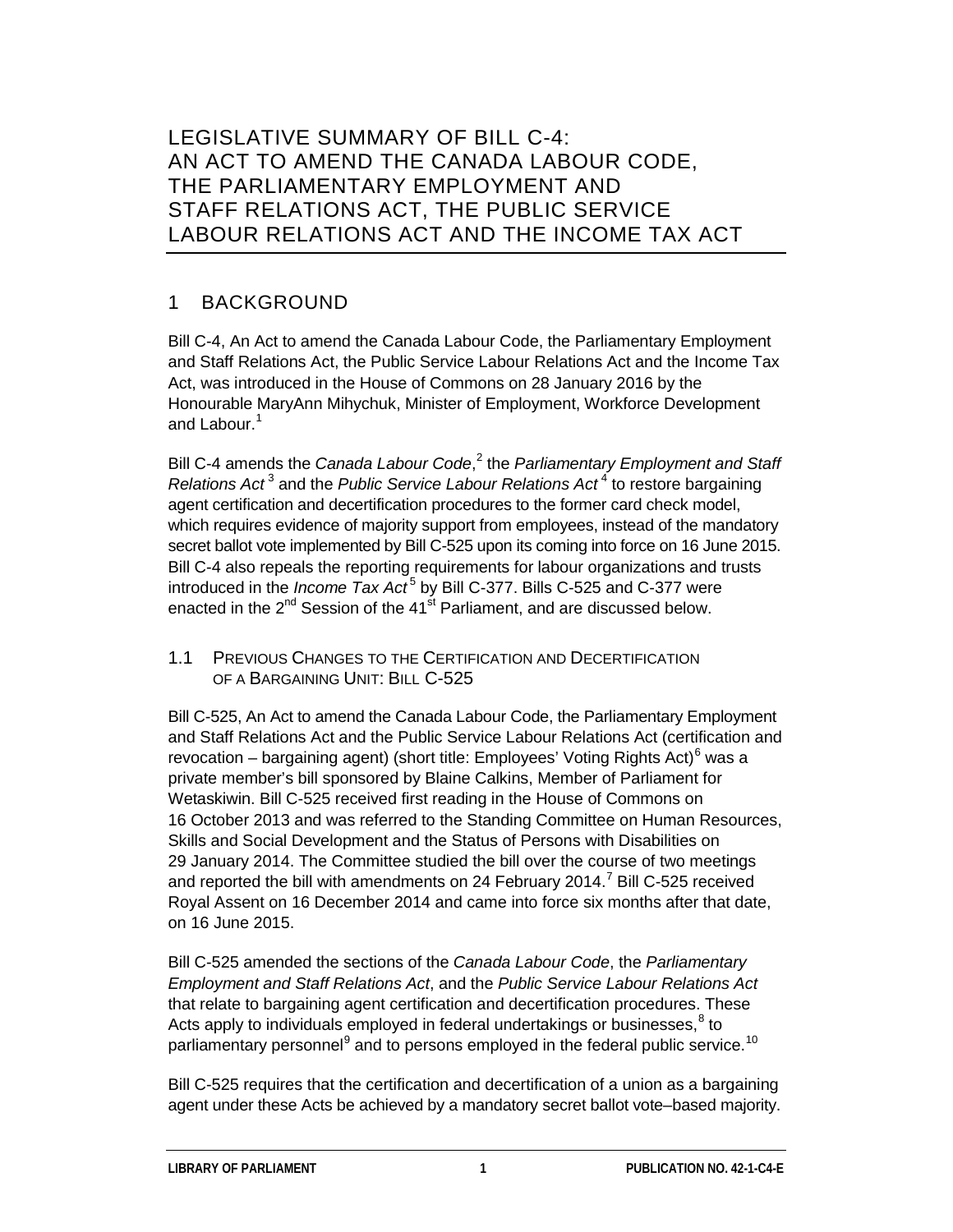Prior to the coming into force of Bill C-525, certification was achieved with evidence of support from a majority of employees, such as collection of membership fees and signature of a membership card. This method is referred to as the "card check" model and does not necessarily require a vote. Mandatory secret ballot votes, by contrast, require that a union receive majority support in a secret ballot in order to be recognized.<sup>[11](#page-12-0)</sup>

With regard to certification, under Bill C-525, the Canada Industrial Relations Board (CIRB) or the Public Service Labour Relations and Employment Board (PSLREB) must order the secret ballot representation vote to take place where it is satisfied, on the basis of evidence of membership in the union, that at least 40% of employees want to be represented by the union.<sup>[12](#page-12-1)</sup> The union will be certified if a majority of employees who cast a ballot vote in favour of certification.

Bill C-525 also lowers the threshold for initiating the decertification process. Specifically, it requires evidence that 40% of employees no longer wish to be represented by the bargaining agent to initiate the mandatory secret ballot representation vote. Certification is revoked if the CIRB or the PSLREB is satisfied that a majority of the employees in the unit who have cast a ballot no longer wish to be represented by the bargaining agent.

Prior to the coming into force of Bill C-525, decertification was initiated when an employee who claimed to represent a majority of the employees in the bargaining unit applied to the CIRB or the PSLREB for an order revoking certification. The labour board could verify that a majority of the employees in the unit no longer wished to be represented by the bargaining agent by way of a representation vote, or otherwise.

Bill C-525 was amended by the Committee to require that the majority needed for certification or decertification is the majority of employees *who cast a ballot*. In contrast, the first reading version of Bill C-525<sup>[13](#page-12-2)</sup> would have required that a majority of the employees *in the unit* vote in favour of certification, and in the case of decertification, that a majority of employees *in the unit* vote against representation.

### 1.2 PREVIOUS CHANGES TO THE *INCOME TAX ACT* REQUIRING LABOUR ORGANIZATIONS AND TRUSTS TO PROVIDE INFORMATION: BILL C-377

Bill C-377, An Act to amend the Income Tax Act (requirements for labour organizations),<sup>[14](#page-12-3)</sup> was a private member's bill sponsored by Russ Hiebert, Member of Parliament for South Surrey–White Rock–Cloverdale. It added a requirement in the *Income Tax Act* that labour organizations and trusts provide certain information to the Minister of National Revenue for public disclosure, including details of transactions over \$5,000, employee compensation in excess of \$100,000, and percentage of time spent by certain individuals on lobbying, political and non-labour relations activities. Bill C-377 created an offence for failing to provide the required information, for which a fine could be imposed.<sup>[15](#page-12-4)</sup>

During third reading debate in the Senate, then Senator Hugh Segal moved an amendment to increase the minimum value for reporting transactions and employee compensation, to clarify that solicitor–client privilege would not be affected by the reporting requirement and to expand the list of exempted organizations (such as labour organizations with fewer than 50,000 members).<sup>[16](#page-12-5)</sup> While the amendment was adopted in the Senate, the version of Bill C-377 that was reinstated in the following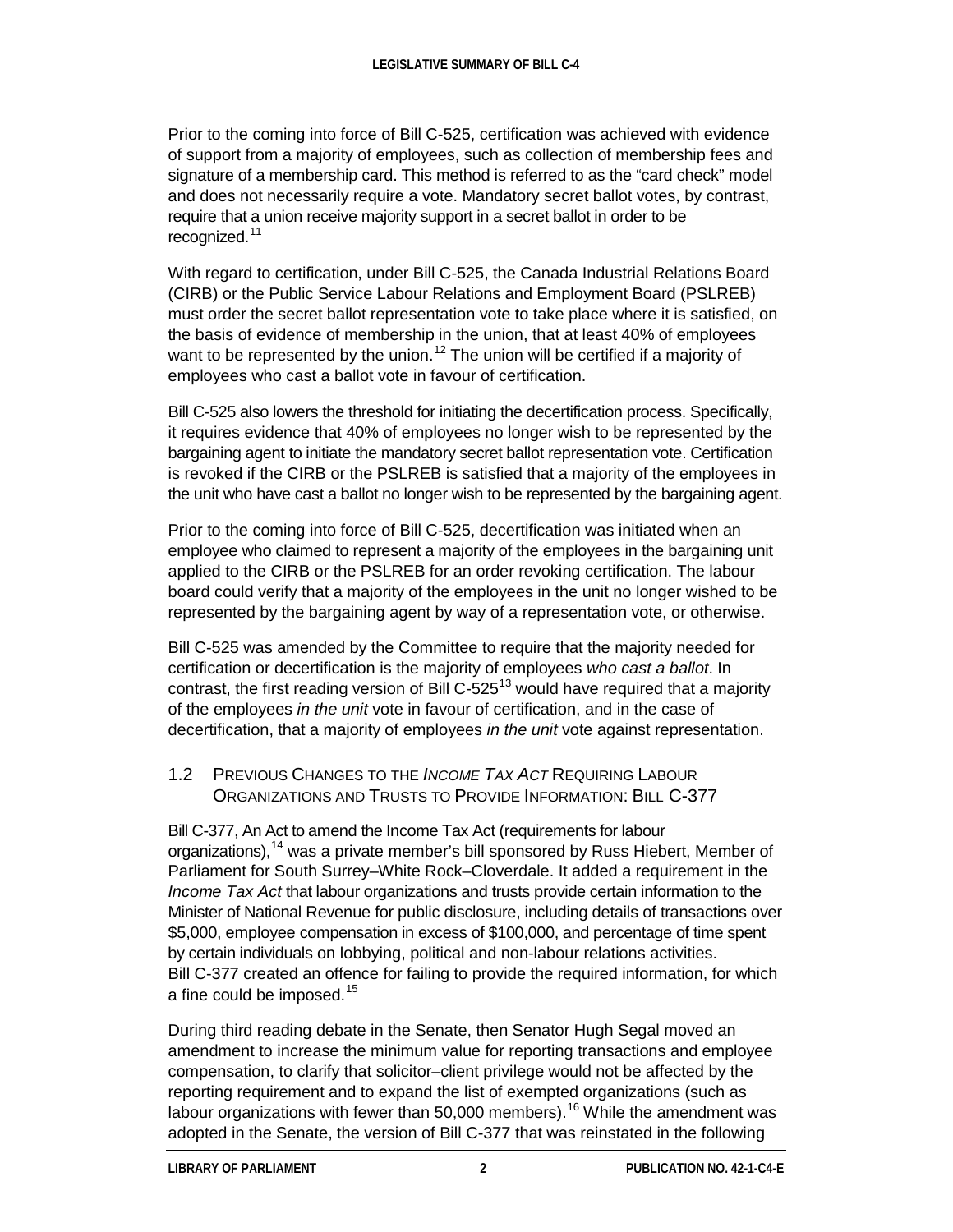session, adopted and passed by the House of Commons on 16 October 2013, did not include these amendments.<sup>[17](#page-13-0)</sup>

Bill C-377 received Royal Assent on 30 June 2015. Although the reporting requirements would have applied for fiscal periods beginning on or after 31 December 2015, they were waived by the current Minister of National Revenue through 2016 to align with the current government's intention to repeal Bill C-377.<sup>[18](#page-13-1)</sup>

Bill C-4 eliminates the changes brought by Bill C-377 by repealing the reporting requirement and the corresponding offence provision in the *Income Tax Act*.

# 2 DESCRIPTION AND ANALYSIS

Bill C-4 consists of 17 clauses organized according to the four Acts it amends. Each clause and its effects are described in this section of the paper.

## 2.1 *CANADA LABOUR CODE* (CLAUSES 1 TO 4)

Clause 1 eliminates the mandatory secret ballot representation vote implemented by Bill C-525. Specifically, it replaces section 28 of the *Canada Labour Code*, which sets out the duty of the CIRB to certify a trade union. New section 28 reinstates the procedure that existed before the coming into force of Bill C-525 – the CIRB must certify a trade union as a bargaining agent for a unit if:

- it has received an application for certification;
- it has determined that the unit is an appropriate unit for collective bargaining; and
- it is satisfied that a majority of the employees in the unit wish to be represented by the trade union as their bargaining agent.

Since Bill C-525 made the representation vote mandatory, it repealed the earlier versions of sections 29(1) and 29(2). Clause 2 amends section 29 of the *Canada Labour Code* by restoring the text of the section as it was prior to the coming into force of Bill C-525. Clause 2(1) adds section 29(1), which allows the CIRB to order a representation vote for the purpose of verifying whether employees in a unit wish to have a particular trade union as their bargaining agent. This representation vote is not mandatory.

Clause 2(2) adds section 29(2) to the *Canada Labour Code*. This section requires a mandatory vote regarding certification in cases where the CIRB is satisfied that between 35% and 50% of the employees in the unit are members of the trade union.

Clauses 3 and 4 reinstate the procedure for revocation of certification that existed prior to the coming into force of Bill C-525. Clause 3 modifies sections 38(1) and 38(3) of the *Canada Labour Code*, which address applications for revocation of certification (where a trade union has been certified as the bargaining agent for a unit), or for an order that the bargaining agent is not entitled to represent the bargaining unit (in cases where a collective agreement is in force, but the bargaining agent has not been certified). The amendments brought by clause 3 provide that an application for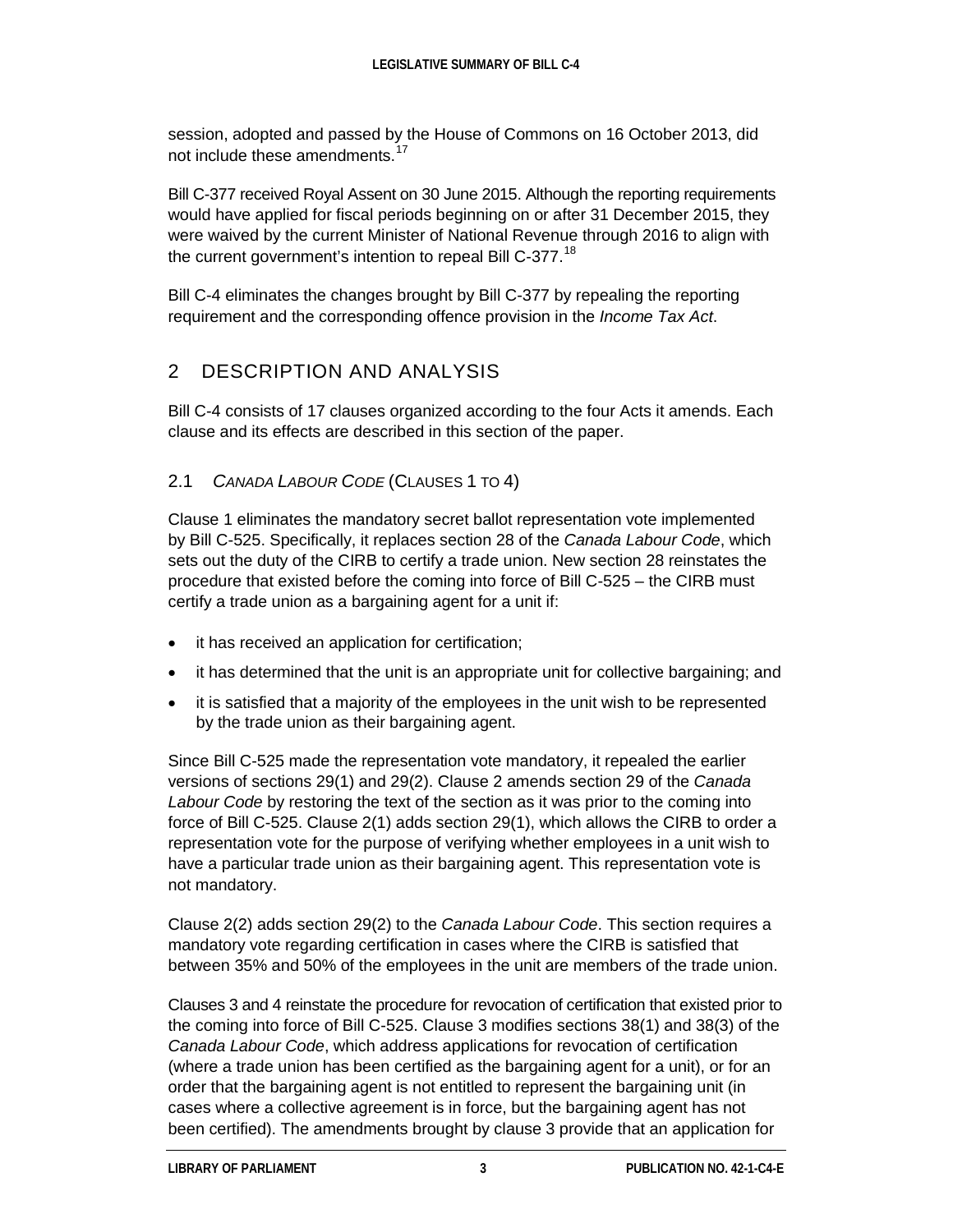revocation may be made by an employee who claims to represent a majority of the employees in a unit. Bill C-525 reduced this threshold to 40% of the employees.

Clause 4 replaces section 39 of the *Canada Labour Code*, which sets out when the CIRB is to issue an order revoking certification or declaring that the bargaining agent is not entitled to represent the employees. New section 39(1) requires that the CIRB issue such orders if it is satisfied that a majority of employees in the bargaining unit no longer wish to be represented by the bargaining agent. The CIRB can satisfy itself on this point through a representation vote or otherwise, as it considers appropriate in the circumstances. Bill C-525 had made the representation vote mandatory.

Clause 4 also adds section 39(2), which states that in cases where no collective agreement applies to a bargaining unit, the CIRB cannot make an order revoking certification unless it is satisfied that the bargaining agent made no reasonable efforts to enter into a collective agreement. This section had been eliminated by Bill C-525.

### 2.2 *PARLIAMENTARY EMPLOYMENT AND STAFF RELATIONS ACT* (CLAUSES 5 TO 7)

Clauses 5 to 7 of Bill C-4 amend the *Parliamentary Employment and Staff Relations Act* (PESRA) to reinstate certification and decertification procedures as they were before the coming into force of Bill C-525.

Clause 5 replaces section 25 of the PESRA, which outlines the procedure for certification of an employee organization as a bargaining unit. It eliminates the two-step process created by Bill C-525, whereby the organization applying for certification had to show membership evidence for 40% of the employees, followed by a mandatory secret ballot representation vote.

New section 25 requires the PSLREB to certify an employee organization as bargaining agent if, among other requirements, it has received an application for certification from the employee organization and it is satisfied that a majority of the employees in the unit wish to be represented by the employee organization.

Clause 6 amends section 26 of the PESRA. In particular, it adds section 26(2), which gives the PSLREB sole discretion to direct that a representation vote be taken if it wishes to satisfy itself that a majority of employees in the unit want to be represented by the organization applying for certification. Bill C-525 repealed that section, because it made the secret ballot representation vote mandatory.

Clause 7 replaces sections 29(1) and 29(3) to 29(5) of the PESRA. Section 29 outlines the procedure for revocation of certification. The amendments brought by clause 7 to sections 29(1) and 29(3) reinstate the requirement that, to apply for a revocation of certification, a person must claim to represent a majority of employees in the bargaining unit. Bill C-525 reduced that threshold to 40% of employees. Clause 7 also amends section 29(4) to allow the PSLREB to use its discretion in ordering the taking of a representation vote to determine if a majority of employees no longer wish to be represented by the organization. Bill C-525 made that representation vote mandatory.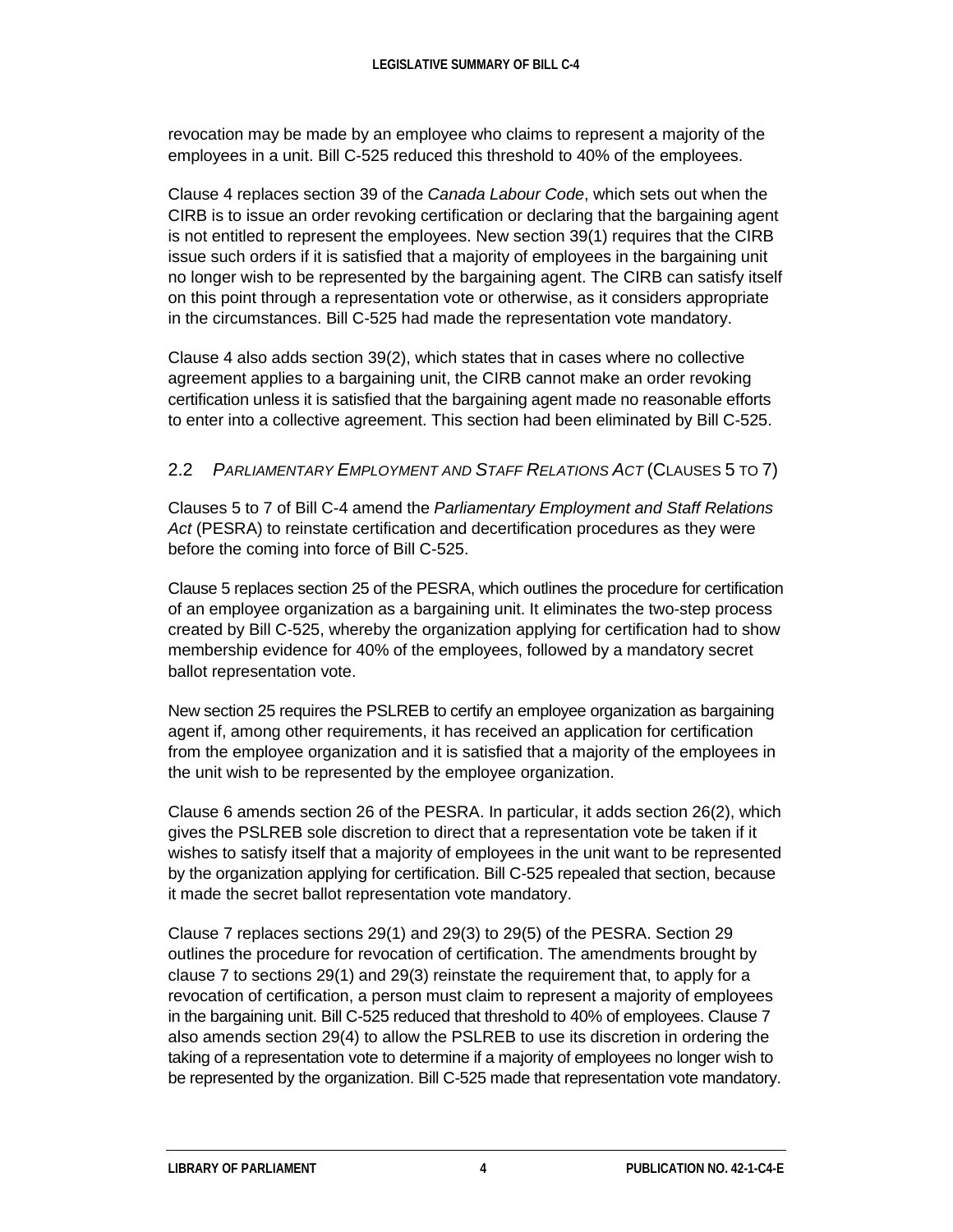Clause 7 amends section 29(5) of the PESRA to reflect the fact that the secret ballot representation vote is no longer mandatory. New section 29(5) requires that the PSLREB revoke certification if it is satisfied that a majority of employees in the unit no longer wish to be represented by the organization.

## 2.3 *PUBLIC SERVICE LABOUR RELATIONS ACT* (CLAUSES 8 TO 11)

Clause 8 amends section 64(1) of the *Public Service Labour Relations Act* (PSLRA). It eliminates the mandatory secret ballot representation vote that had been implemented by Bill C-525. Instead, it requires that the PSLREB certify an employee organization when it is satisfied that a majority of employees in the unit wish to be represented by the organization applying for certification.

Clause 9 adds section 65(1) to the PSLRA, giving the PSLREB the discretion to order a representation vote. This section had been repealed by Bill C-525.

Clauses 10 and 11 amend the procedure for revoking certification. Whereas amendments brought by Bill C-525 allowed a person claiming to represent 40% of the employees in a unit to apply for revocation of certification, clause 10 of Bill C-4 amends section 94(1) to require that a person making an application for revocation must claim to represent a majority of the employees.

Clause 11 replaces sections 95 and 96 of the PSLRA. New section 95 allows the PSLREB to order a representation vote to determine whether a majority of employees no longer wish to be represented by the employee organization. Section 96 is amended to reflect the fact that the representation vote is not mandatory. It requires that the PSLREB revoke the certification of the organization if, after hearing the application, it is satisfied that a majority of employees no longer wish to be represented by the organization.

## 2.4 *INCOME TAX ACT* (CLAUSES 12 AND 13)

Clause 12 repeals section 149.01 of the *Income Tax Act*, which required labour organizations to report certain financial information discussed in section 1.2 of this paper. Clause 13 repeals section 239(2.31) of the *Income Tax Act*, which created an offence for non-compliance with the reporting requirement.

## 2.5 TRANSITIONAL PROVISIONS (CLAUSES 14 TO 16)

Clauses 14 to 16 contain transitional provisions for applications for certification or revocation of certification received by the CIRB or the PSLREB during the period between 16 June 2015, when Bill C-525 came into force, and the date when the Bill C-4 comes into force. If such an application was not disposed of before the coming into force of Bill C-4, it is to be dealt with in accordance with the applicable Act as it read before the coming into force of Bill C-4.

Therefore, amendments brought by Bill C-525 would apply to applications received, but not resolved, during the period between 16 June 2015 and the coming into force of Bill C-4.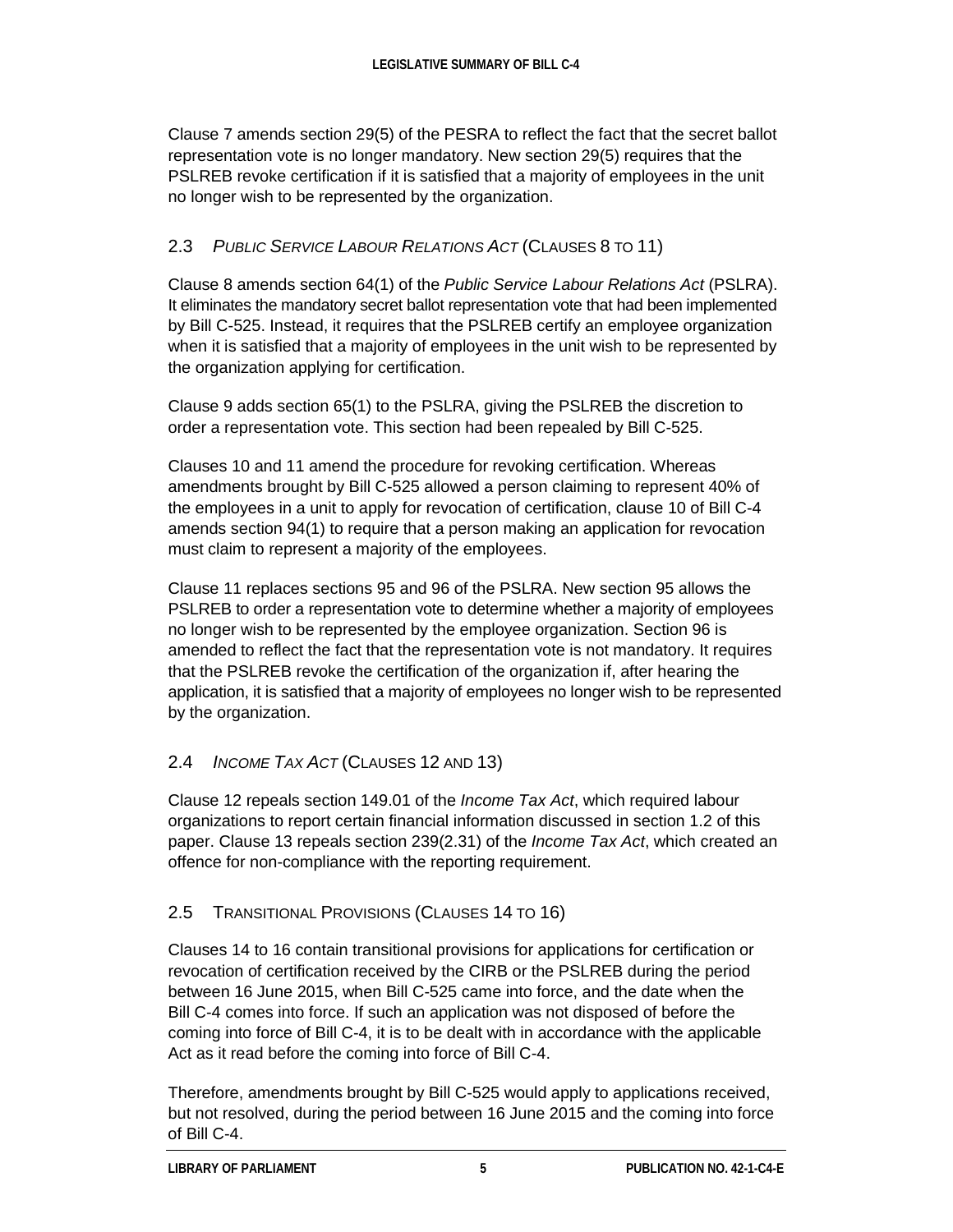#### 2.6 COMING INTO FORCE (CLAUSE 17)

Clause 17 provides that the provisions of the bill, other than clauses 12 and 13, come into force on the third day following Royal Assent. This means that clauses 12 and 13, which amend the *Income Tax Act*, come into force on the date on which the bill receives Royal Assent.<sup>[19](#page-13-2)</sup>

## 3 COMMENTARY

Early commentary on Bill C-4 mirrors stakeholder positions previously voiced with regards to the legislation it repeals, notably bills C-377 and C-525. For example, the Canadian Labour Congress indicated that unions are "pleased that the federal government has tabled legislation to repeal controversial bills C-377 and C-525," opining that these bills were meant to weaken unions through burdensome reporting requirements and provisions that increased the difficulty to join a union in federally regulated workplaces.<sup>[20](#page-13-3)</sup> The Public Service Alliance of Canada similarly expressed support for Bill C-4, saying that it believes that bills C-377 and C-525 are flawed, were introduced without proper consultation and are detrimental to workers' rights.<sup>[21](#page-13-4)</sup>

Since Bill C-4 repeals the amendments previously brought by bills C-525 and C-377, commentary on both these bills is summarized below.

#### 3.1 CERTIFICATION AND DECERTIFICATION OF BARGAINING AGENTS

Proponents of Bill C-525, such as the Canadian Federation of Independent Business, view the mandatory secret ballot representation vote as furthering the democratic process by allowing employees to participate in peaceful association and creating an opportunity for discussion prior to voting.<sup>[22](#page-13-5)</sup>

According to the Canadian LabourWatch Association, lower unionization rates under a mandatory representation vote system may in fact reflect what informed employees want.<sup>[23](#page-13-6)</sup> Others believe that the mandatory secret ballot vote eliminates concerns that can arise under a card check model about union intimidation, such as employees being pressured into giving their support for a union or being wrongfully informed that a signature on a card is meant simply to indicate that they wish to receive more information. $24$ 

On the other hand, those who opposed Bill C-525, such as the Public Service Alliance of Canada and the Air Line Pilots Association, argued that there was no evidence that the rules for certification and decertification needed to be changed, <sup>[25](#page-13-8)</sup> describing the bill as "a solution in search of a problem." <sup>[26](#page-13-9)</sup> The Canadian Labour Congress feared that Bill C-525 would render certification of unions in federal workplaces more difficult, restricting freedom of association and bargaining rights protected by section 2(*d*) of the *Canadian Charter of Rights and Freedoms*. [27](#page-13-10)

Unifor and the Canadian Labour Congress cautioned that the mandatory vote imposed by Bill C-525 would increase intimidation from employers by increasing "the opportunity for – and the effectiveness of – coercive employer tactics."  $^{28}$  $^{28}$  $^{28}$ In-person voting (which may be difficult in certain sectors where workers are rarely in the same location together) and the absence of a legislated requirement that the mandatory vote be carried out quickly, were among other criticisms of Bill C-525.<sup>[29](#page-13-12)</sup>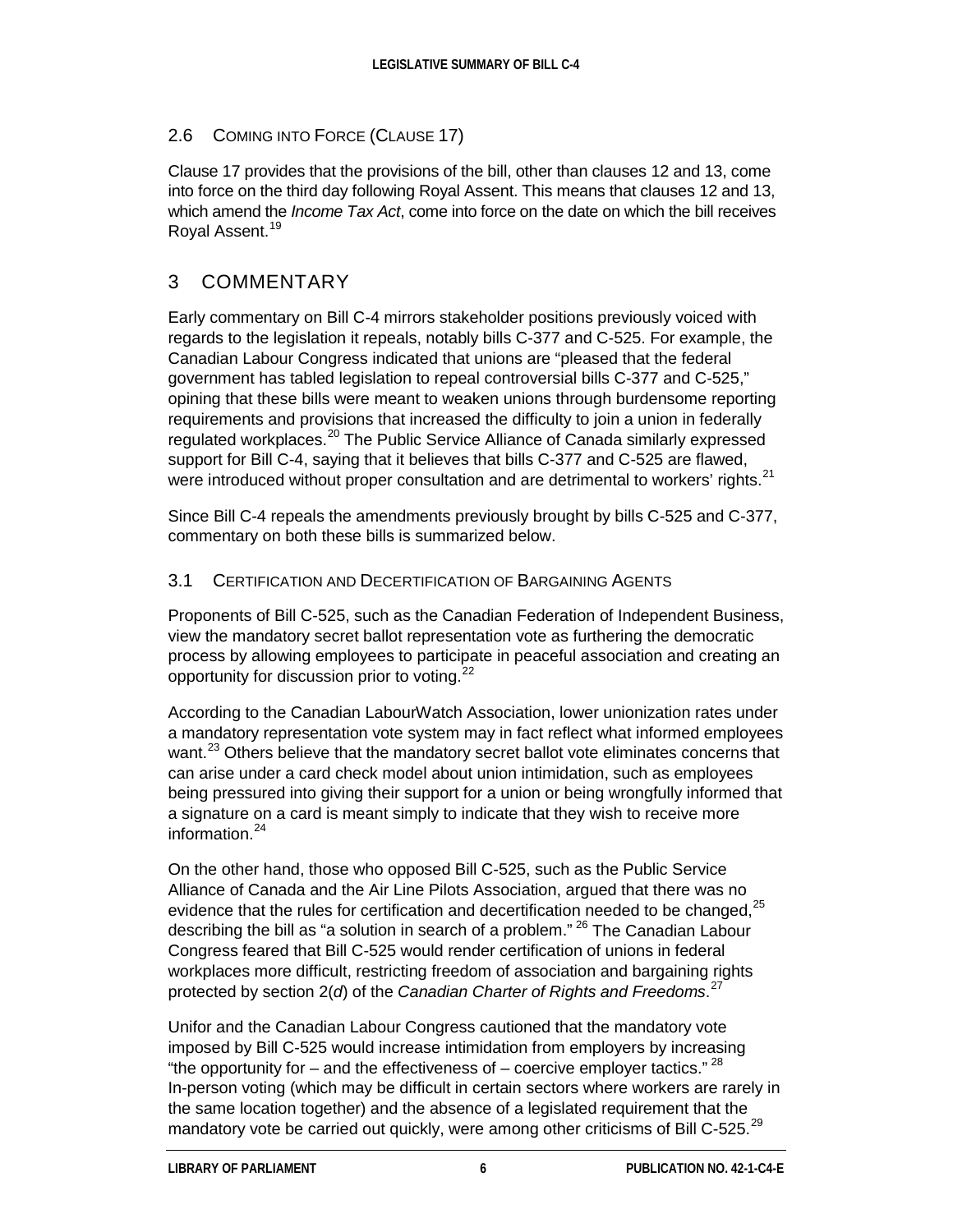#### 3.2 REPORTING REQUIREMENT FOR LABOUR ORGANIZATIONS AND TRUSTS

Several proponents of Bill C-377, such as the Canadian Taxpayers Federation and the Canadian Federation of Independent Business, cited transparency and accountability interests in support of the bill.<sup>[30](#page-13-13)</sup> In particular, the sponsor of the bill, Russ Hiebert, observed that with the passage of the bill, "the public would be empowered to gauge the effectiveness, financial integrity and health of any labour union."<sup>[31](#page-13-14)</sup>

Several groups, including the Independent Contractors and Businesses Association of British Columbia and the Fédération des chambres de commerce du Québec, observed that because the payment of union dues is often mandatory, there should be publicly accessible financial information about unions.<sup>[32](#page-13-15)</sup>

Further, the Canadian Taxpayers Federation noted that tax relief afforded to labour organizations creates a public policy interest in disclosure of financial information. The Federation also noted that charities, which benefit from tax exemption, are required to publicly disclose financial information similar to that imposed on union organizations by Bill C-377.<sup>[33](#page-13-16)</sup>

A number of constitutional scholars and stakeholders raised concerns about the constitutionality of Bill C-377 because of a potential encroachment on provinces' jurisdiction over labour relations generally. Some argued that the bill did not fall within the federal government's jurisdiction because it had no tax implications.<sup>[34](#page-13-17)</sup> Former Supreme Court Justice Michel Bastarache provided a legal opinion on the constitutionality of Bill C-377 at the request of a client, Merit Canada, an organization representing eight different provincial construction associations. In his view, the bill fell within federal jurisdiction because it modified the *Income Tax Act* to address matters of fiscal transparency.<sup>[35](#page-13-18)</sup>

In addition to the division of powers issue, some groups, including the Canadian Labour Congress,  $36$  the Barreau du Québec $37$  and the Canadian Bar Association,  $38$ observed that Bill C-377 might be contrary to the freedom of association guaranteed by the *Canadian Charter of Rights and Freedoms* because it "interferes with the internal administration and operations of a union, which the constitutional protection freedom of association precludes." <sup>[39](#page-13-6)</sup> These groups and the Privacy Commissioner of Canada also warned that Bill C-377 might violate privacy interests.<sup>[40](#page-13-7)</sup>

The Canadian Labour Congress and the Canadian Police Association were of the view that there was no rationale for the bill, and that *Criminal Code* provisions were sufficient to address cases of union officials misappropriating members' funds.<sup>[41](#page-13-22)</sup>

#### **NOTES**

 $\ddot{ }$ 

<sup>1.</sup> Bill [C-4: An Act to amend the Canada Labour Code, the Parliamentary Employment and](http://www.parl.gc.ca/HousePublications/Publication.aspx?Language=E&Mode=1&DocId=8075510)  [Staff Relations Act, the Public Service Labour Relations Act and the Income Tax Act,](http://www.parl.gc.ca/HousePublications/Publication.aspx?Language=E&Mode=1&DocId=8075510) 1<sup>st</sup> Session, 42<sup>nd</sup> Parliament.

<sup>2.</sup> *[Canada Labour Code](http://laws-lois.justice.gc.ca/eng/acts/L-2/FullText.html)*, R.S.C. 1985, c. L-2.

<sup>3.</sup> *[Parliamentary Employment and Staff Relations Act](http://laws-lois.justice.gc.ca/eng/acts/P-1.3/FullText.html)*, R.S.C. 1985, c. 33 (2nd Supp.).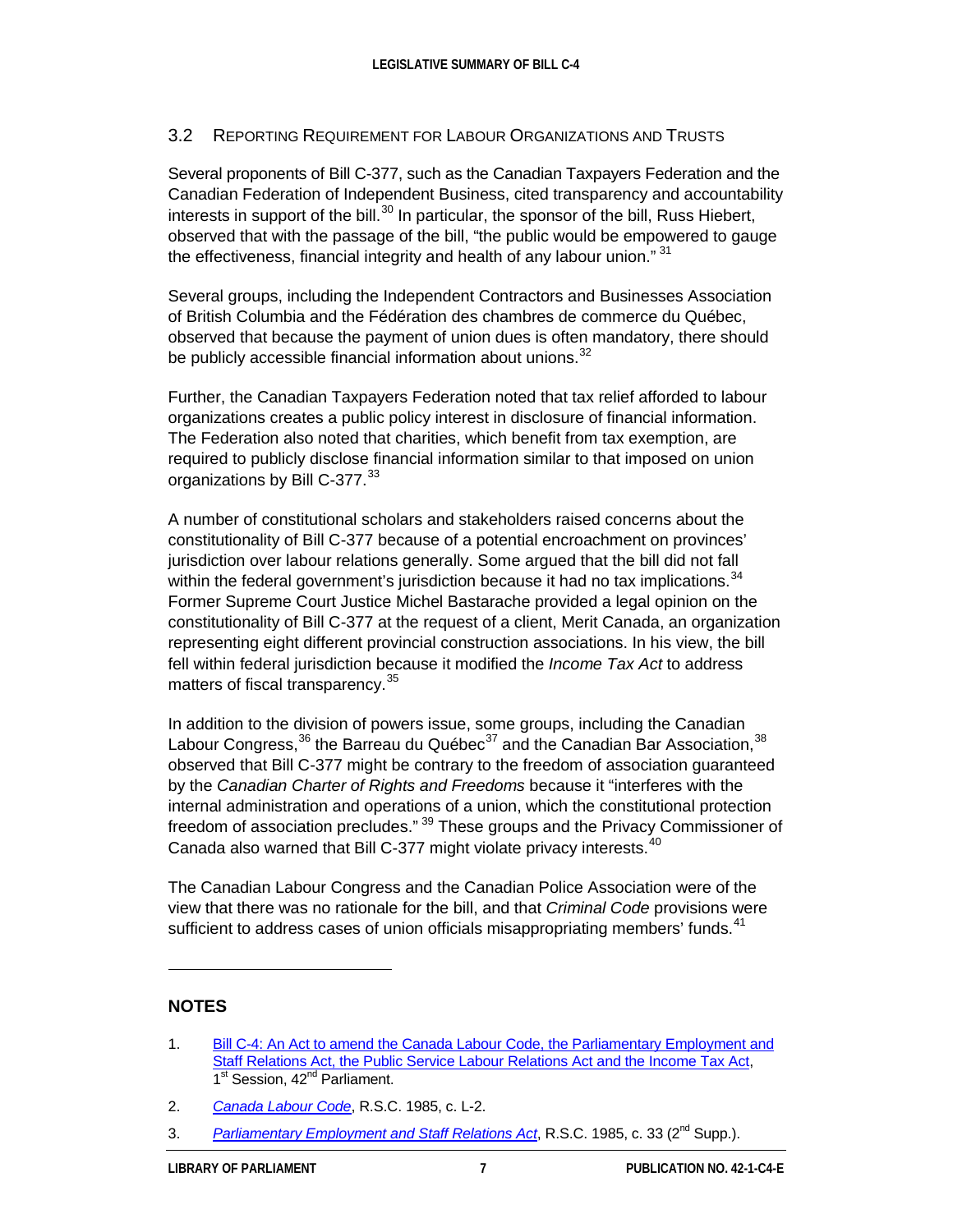- <span id="page-11-3"></span>4. *[Public Service Labour Relations](http://laws-lois.justice.gc.ca/eng/acts/P-33.3/) Act*, S.C. 2003, c. 22, s. 2.
- <span id="page-11-4"></span>5. *[Income Tax Act](http://laws-lois.justice.gc.ca/eng/acts/I-3.3/)*, R.S.C. 1985, c. 1 (5<sup>th</sup> Supp.).
- <span id="page-11-5"></span>6. Bill [C-525: An Act to amend the Canada Labour Code, the Parliamentary Employment](http://www.parl.gc.ca/HousePublications/Publication.aspx?Language=E&Mode=1&DocId=6836511)  [and Staff Relations Act and the Public Service Labour Relations Act \(certification and](http://www.parl.gc.ca/HousePublications/Publication.aspx?Language=E&Mode=1&DocId=6836511)  revocation – [bargaining agent\),](http://www.parl.gc.ca/HousePublications/Publication.aspx?Language=E&Mode=1&DocId=6836511)  $2^{nd}$  Session, 41<sup>st</sup> Parliament (S.C. 2014, c. 40).
- <span id="page-11-6"></span>7. Bill C-525 was amended to make the required "majority" that of employees who cast a ballot, instead of a majority of all the employees in the bargaining unit.
- <span id="page-11-7"></span>8. *Canada Labour Code*, s. 4.
- <span id="page-11-8"></span>9. *Parliamentary Employment and Staff Relations Act*, s. 2.
- <span id="page-11-9"></span>10. *Public Service Labour Relations Act*, s. 2.
- 11. Susan Johnson, "Card Check or Mandatory Representation Vote? How the Type of Union Recognition Procedure Affects Union Certification Success," *The Economic Journal*, Vol. 112, 2002, p. 344.
- 12. *Canada Labour Code*, ss. 28 and 29; *Parliamentary Employment and Staff Relations Act*, ss. 25 and 26; and *Public Service Labour Relations Act*, ss. 64 and 65.
- 13. Bill C-525: An Act to amend the Canada Labour Code, the Parliamentary Employment [and Staff Relations Act and the Public Service Labour Relations Act \(certification and](http://www.parl.gc.ca/HousePublications/Publication.aspx?Language=E&Mode=1&DocId=6257656)  revocation – [bargaining agent\),](http://www.parl.gc.ca/HousePublications/Publication.aspx?Language=E&Mode=1&DocId=6257656)  $2^{nd}$  Session,  $41^{st}$  Parliament (S.C. 2014, c. 40) (first reading version, 5 June 2013).
- 14. Bill [C-377: An Act to amend the Income Tax Act \(requirements for labour organizations\),](http://www.parl.gc.ca/HousePublications/Publication.aspx?Language=E&Mode=1&DocId=8058844)  $2^{nd}$  Session, 41<sup>st</sup> Parliament (S.C. 2015, c. 41). The original version of Bill C-377 – Bill [C-317: An Act to amend the Income Tax Act \(labour organizations\)](http://www.parl.gc.ca/LegisInfo/BillDetails.aspx?Language=E&Mode=1&billId=5146724) – was introduced in the  $1<sup>st</sup>$  session of the  $41<sup>st</sup>$  Parliament but could not proceed through the House of Commons as a result of a Speaker's ruling that a ways and means motion was required. Indeed, the original version of the bill would have resulted in a union's loss of tax-exempt status if it failed to provide the financial information required. This would remove the income tax deduction for dues-paying members, thus making the bill a tax measure. Bill C-317 had to be withdrawn from the order of precedence, but the sponsor of the bill was permitted to substitute another item onto the order of precedence: Bill C-377.
- 15. *Income Tax Act*, s. 239(2.31).
- 16. Senate, *[Debates](http://www.parl.gc.ca/Content/Sen/Chamber/411/Debates/181db_2013-06-26-e.htm?Language=E)*, 1<sup>st</sup> Session, 41<sup>st</sup> Parliament, 26 June 2013, pp. 4503–4504.
- 17. House of Commons, *[Debates](http://www.parl.gc.ca/HousePublications/Publication.aspx?Pub=Hansard&Doc=1&Parl=41&Ses=2&Language=E&Mode=1)*, 2<sup>nd</sup> Session, 41<sup>st</sup> Parliament, 16 October 2013, 1810; and Bill C-377.
- 18. Canada Revenue Agency, "The Minister of National Revenue waives reporting [requirements under Bill](http://news.gc.ca/web/article-en.do?mthd=index&crtr.page=1&nid=1025749) C-377," News release, 21 December 2015.
- 19. *[Interpretation Act](http://lois-laws.justice.gc.ca/eng/acts/I-21/FullText.html)*, R.S.C. 1985, c. I-21, s. 5.
- 20. Canadian Labour Congress[, "Good sense prevails: Government moves to repeal C-377](http://canadianlabour.ca/news/news-archive/good-sense-prevails-government-repeals-c-377-and-c-525) [and C-525,"](http://canadianlabour.ca/news/news-archive/good-sense-prevails-government-repeals-c-377-and-c-525) News release, 28 January 2016.
- 21. Public Service Alliance of Canada, ["Federal government moves to repeal two anti-union](http://psacunion.ca/node/4464)  bills: C-377 [and C-525,"](http://psacunion.ca/node/4464) News release, 28 January 2016.
- <span id="page-11-2"></span><span id="page-11-1"></span><span id="page-11-0"></span>22. House of Commons, Standing Committee on Human Resources, Skills and Social Development and the Status of Persons with Disabilities [HUMA], *[Evidence](http://www.parl.gc.ca/HousePublications/Publication.aspx?Mode=1&Parl=41&Ses=2&DocId=6421228&Language=E)*, 2<sup>nd</sup> Session, 41<sup>st</sup> Parliament, 11 February 2014 (Mr. Blaine Calkins, Member of Parliament for Wetaskiwin and sponsor of Bill C-525); and Senate, Standing Committee on Legal and Constitutional Affairs [LCJC], *[Evidence](http://www.parl.gc.ca/Content/SEN/Committee/412/lcjc/24ev-51841-e.htm?Language=E&Parl=41&Ses=2&comm_id=11)*, 2<sup>nd</sup> Session, 41<sup>st</sup> Parliament, 11 December 2014 (Mr. Larry Seiferling, Lawyer, McDougall Gauley LLP, as an individual).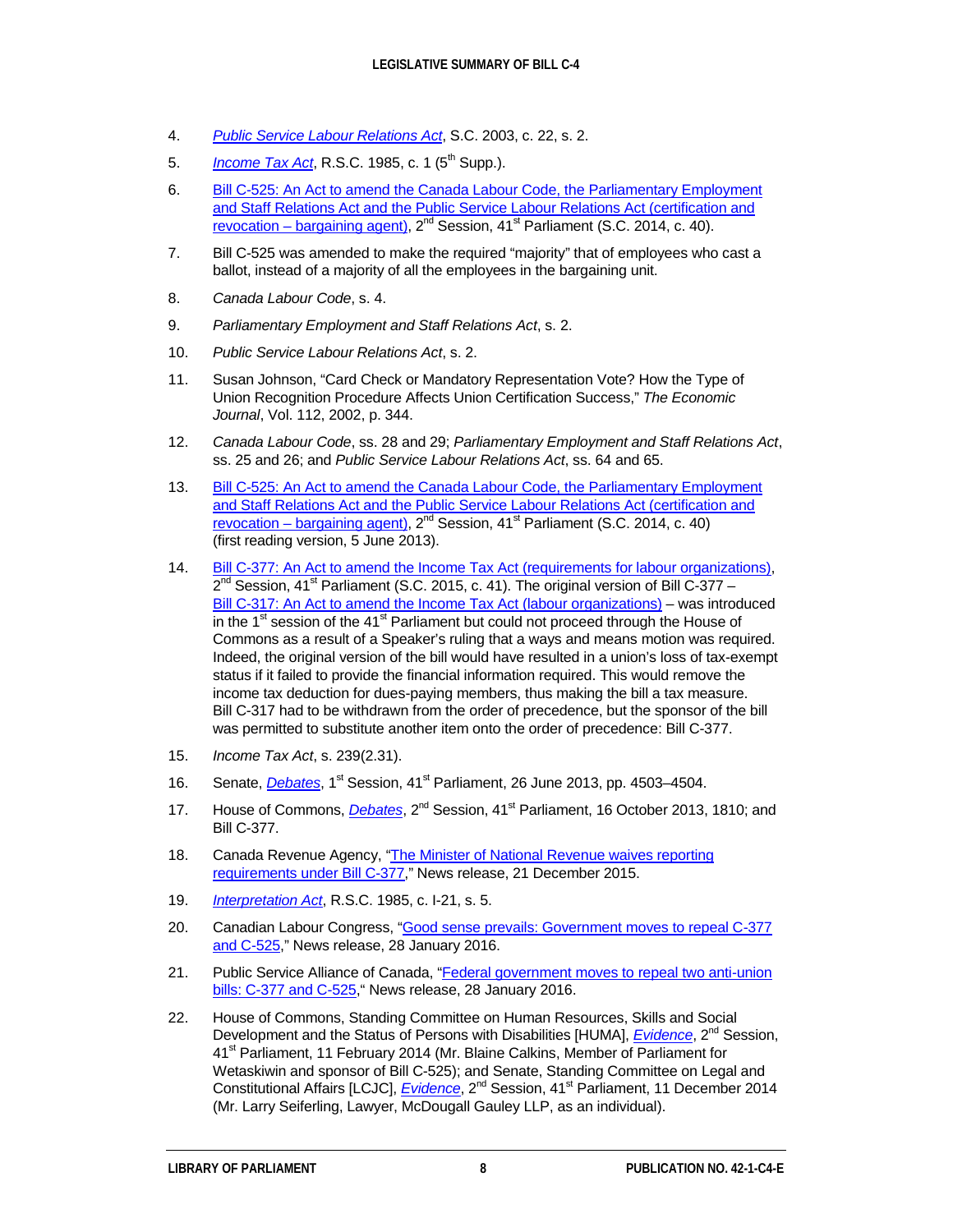- 23. [LCJC](http://www.parl.gc.ca/Content/SEN/Committee/412/lcjc/24ev-51841-e.htm?Language=E&Parl=41&Ses=2&comm_id=11) (11 December 2014) (Mr. John Mortimer, President, Canadian LabourWatch Association).
- 24. [HUMA](http://www.parl.gc.ca/HousePublications/Publication.aspx?Mode=1&Parl=41&Ses=2&DocId=6421228&Language=E) (11 February 2014) (Calkins); an[d LCJC](http://www.parl.gc.ca/Content/SEN/Committee/412/lcjc/24ev-51841-e.htm?Language=E&Parl=41&Ses=2&comm_id=11) (11 December 2014) (Mortimer).
- 25. [HUMA](http://www.parl.gc.ca/HousePublications/Publication.aspx?Mode=1&Parl=41&Ses=2&DocId=6421228&Language=E) (11 February 2014) (Ms. Robyn Benson, National President, Public Service Alliance of Canada); and LCJC, *[Evidence](http://www.parl.gc.ca/Content/SEN/Committee/412/lcjc/24ev-51833-e.htm?Language=E&Parl=41&Ses=2&comm_id=11)*, 2<sup>nd</sup> Session, 41<sup>st</sup> Parliament, 10 December 2014 (Captain Dan Adamus, President, Canada Board, Air Line Pilots Association, International).
- 26. [LCJC](http://www.parl.gc.ca/Content/SEN/Committee/412/lcjc/24ev-51833-e.htm?Language=E&Parl=41&Ses=2&comm_id=11) (10 December 2014) (Mr. Anthony Dale, Legal Counsel, Unifor).
- 27. [HUMA](http://www.parl.gc.ca/HousePublications/Publication.aspx?Mode=1&Parl=41&Ses=2&DocId=6421228&Language=E) (11 February 2014) (Mr. Hassan Yussuff, Secretary-Treasurer, Canadian Labour Congress).
- <span id="page-12-0"></span>28. [HUMA](http://www.parl.gc.ca/HousePublications/Publication.aspx?Mode=1&Parl=41&Ses=2&DocId=6421228&Language=E) (11 February 2014), 0950 (Mr. Kevin Banks, Assistant Professor, Faculty of Law, Queen's University; and Yussuff); [LCJC,](http://www.parl.gc.ca/Content/SEN/Committee/412/lcjc/24ev-51833-e.htm?Language=E&Parl=41&Ses=2&comm_id=11) (10 December 2014) (Dale); an[d LCJC](http://www.parl.gc.ca/Content/SEN/Committee/412/lcjc/24ev-51841-e.htm?Language=E&Parl=41&Ses=2&comm_id=11) (11 December 2014) (Mr. Chris Roberts, Director, Social and Economic Policy Department, Canadian Labour Congress).
- <span id="page-12-1"></span>29. [LCJC](http://www.parl.gc.ca/Content/SEN/Committee/412/lcjc/24ev-51833-e.htm?Language=E&Parl=41&Ses=2&comm_id=11) (10 December 2014) (Dale; Mr. Paul Moist, National President, Canadian Union of Public Employees; and Mr. Brendan Kooy, Regional Director for Eastern Ontario, Christian Labour Association of Canada); an[d LCJC,](http://www.parl.gc.ca/Content/SEN/Committee/412/lcjc/24ev-51841-e.htm?Language=E&Parl=41&Ses=2&comm_id=11) (11 December 2014) (Ms. Sara Slinn, Associate Professor, Osgoode Hall Law School, as an individual).
- <span id="page-12-2"></span>30. LCJC, *[Evidence](http://www.parl.gc.ca/Content/SEN/Committee/412/lcjc/30ev-52115-e.htm?Language=F&Parl=41&Ses=2&comm_id=11)*, 2<sup>nd</sup> Session, 41<sup>st</sup> Parliament, 7 May 2015 (Mr. Aaron Wudrick, Federal Director, Canadian Taxpayers Federation); and House of Commons, Standing Committee on Finance [FINA], *[Evidence](http://www.parl.gc.ca/HousePublications/Publication.aspx?Mode=1&Parl=41&Ses=1&DocId=5791241&Language=E)*, 1<sup>st</sup> Session, 41<sup>st</sup> Parliament, 25 October 2012, 1635 (Mr. Dan Kelly, Canadian Federation of Independent Business).
- <span id="page-12-3"></span>31. House of Commons, *[Debates](http://www.parl.gc.ca/HousePublications/Publication.aspx?Pub=Hansard&Doc=74&Parl=41&Ses=1&Language=E&Mode=1%20-%206511871)*, 1<sup>st</sup> Session, 41<sup>st</sup> Parliament, 6 February 2012, 1105 (Mr. Russ Hiebert, MP, South Surrey–White Rock–Cloverdale).
- 32. [FINA](http://www.parl.gc.ca/HousePublications/Publication.aspx?Mode=1&Parl=41&Ses=1&DocId=5791241&Language=E) (25 October 2012), 1635 (Kelly); Fédération des chambres de commerce du Québec, "Le [gouvernement fédéral renonce à la transparence syndicale,"](http://www.fccq.ca/salle-de-presse-communiques-2015_Le-gouvernement-federal-renonce-a-la-transparence-syndicale.php) News release, 21 December 2015; and FINA, *[Evidence](http://www.parl.gc.ca/HousePublications/Publication.aspx?Mode=1&Parl=41&Ses=1&DocId=5832389&Language=E)*, 7 November 2012, 1550 (Mr. Youri Chassin, Montreal Economic Institute).
- 33. [FINA](http://www.parl.gc.ca/HousePublications/Publication.aspx?Mode=1&Parl=41&Ses=1&DocId=5791241&Language=E) (25 October 2012), 1620 (Mr. Gregory Thomas, Federal and Ontario Director, Canadian Taxpayers Federation); and [LCJC](http://www.parl.gc.ca/Content/SEN/Committee/412/lcjc/30ev-52115-e.htm?Language=F&Parl=41&Ses=2&comm_id=11) (7 May 2015) (Wudrick).
- <span id="page-12-5"></span><span id="page-12-4"></span>34. LCJC, *[Evidence](http://www.parl.gc.ca/Content/SEN/Committee/412/lcjc/29ev-52055-e.htm?Language=E&Parl=41&Ses=2&comm_id=11)*, 2<sup>nd</sup> Session, 41<sup>st</sup> Parliament, 22 April 2015 (Mr. Paul Cavalluzzo, Senior Partner, Cavalluzzo Shilton McIntyre Cornish LLP); LCJC, *[Evidence](http://www.parl.gc.ca/Content/SEN/Committee/412/lcjc/29ev-52065-e.htm?Language=E&Parl=41&Ses=2&comm_id=11)*, 2<sup>nd</sup> Session, 41<sup>st</sup> Parliament, 23 April 2015 (Hon. Erna Braun, M.L.A., Minister of Labour and Immigration, Government of Manitoba); [LCJC](http://www.parl.gc.ca/Content/SEN/Committee/412/lcjc/30ev-52115-e.htm?Language=F&Parl=41&Ses=2&comm_id=11) (7 May 2015) (Mr. Bruce Ryder, Professor, Osgoode Hall Law School, as an individual, and Hon. Kelly Regan, Minister of Labour and Advanced Education, Government of Nova Scotia); and Robin Elliot, *Response to Opinion of Mr. Michel Bastarache on the Constitutionality of Bill C-377*, 6 June 2013.
- 35. [LCJC](http://www.parl.gc.ca/Content/SEN/Committee/412/lcjc/29ev-52065-e.htm?Language=E&Parl=41&Ses=2&comm_id=11) (23 April 2015) (Hon. Michel Bastarache, former Justice of the Supreme Court of Canada, as an individual).
- 36. Canadian Labour Congress, *[Submission by the Canadian Labour Congress to the](http://canadianlabour.ca/sites/default/files/media/billc377-briefsubmission-2015-04-18-en.pdf)  [Senate Standing Committee on Legal and Constitutional Affairs Regarding Bill](http://canadianlabour.ca/sites/default/files/media/billc377-briefsubmission-2015-04-18-en.pdf) C-377 An Act to Amend the* Income Tax Act *[\(Requirements for Labour Organizations\)](http://canadianlabour.ca/sites/default/files/media/billc377-briefsubmission-2015-04-18-en.pdf)*, April 2015.
- 37. Barreau du Québec, "Projet de loi C-377 modifiant la Loi de l'impôt sur le revenu [\(exigences applicables aux organisations ouvrières\): Une législation posant un sérieux](http://www.barreau.qc.ca/fr/actualites-medias/communiques/2013/05/23-plc377)  [problème de constitutionnalité,"](http://www.barreau.qc.ca/fr/actualites-medias/communiques/2013/05/23-plc377) News release, 23 May 2013.
- 38. The Canadian Bar Association, Letter to Senator Bob Runciman, Chair, Senate [Committee on Legal and Constitutional Affairs \(Re: Bill](https://www.cba.org/CMSPages/GetFile.aspx?guid=0a43dde4-9659-47ed-b92b-e811d82485e3) C-377 – Income Tax Act [amendments \[requirements for labour organizations\]\),](https://www.cba.org/CMSPages/GetFile.aspx?guid=0a43dde4-9659-47ed-b92b-e811d82485e3) 4 December 2014.